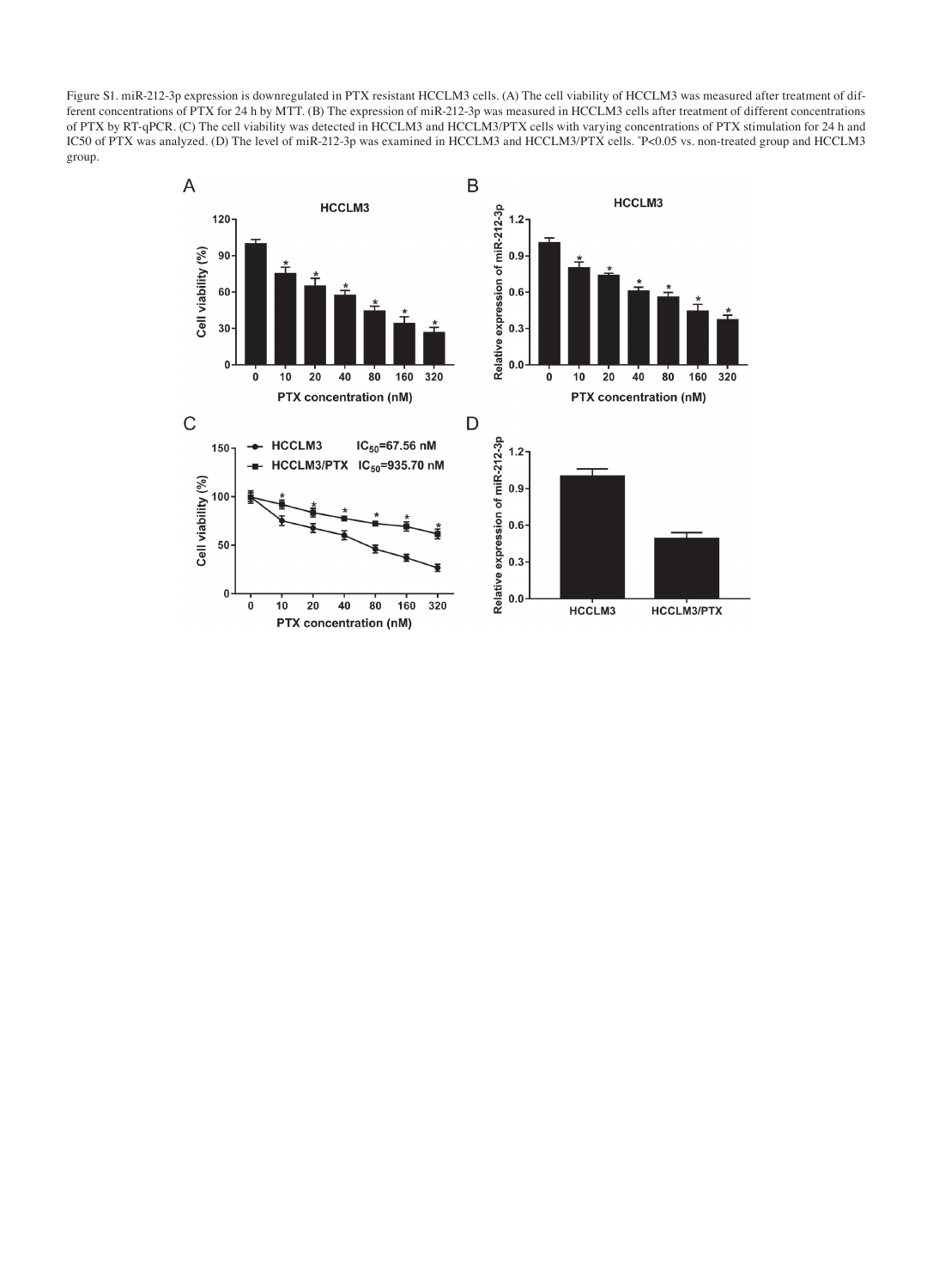Figure S2. miR‑212‑3p expression in Huh7 and Huh7/PTX cells after transfection. (A) miR‑212‑3p level was measured in Huh7 cells transfected with miR‑212‑3p‑inhibiotr or miR‑NC‑inhibitor. (B) miR‑212‑3p abundance was detected in Huh7/PTX cells transfected with miR‑212‑3p or miR‑NC. \* P<0.05 vs. miR-NC-inhibitor group and miR-NC group.